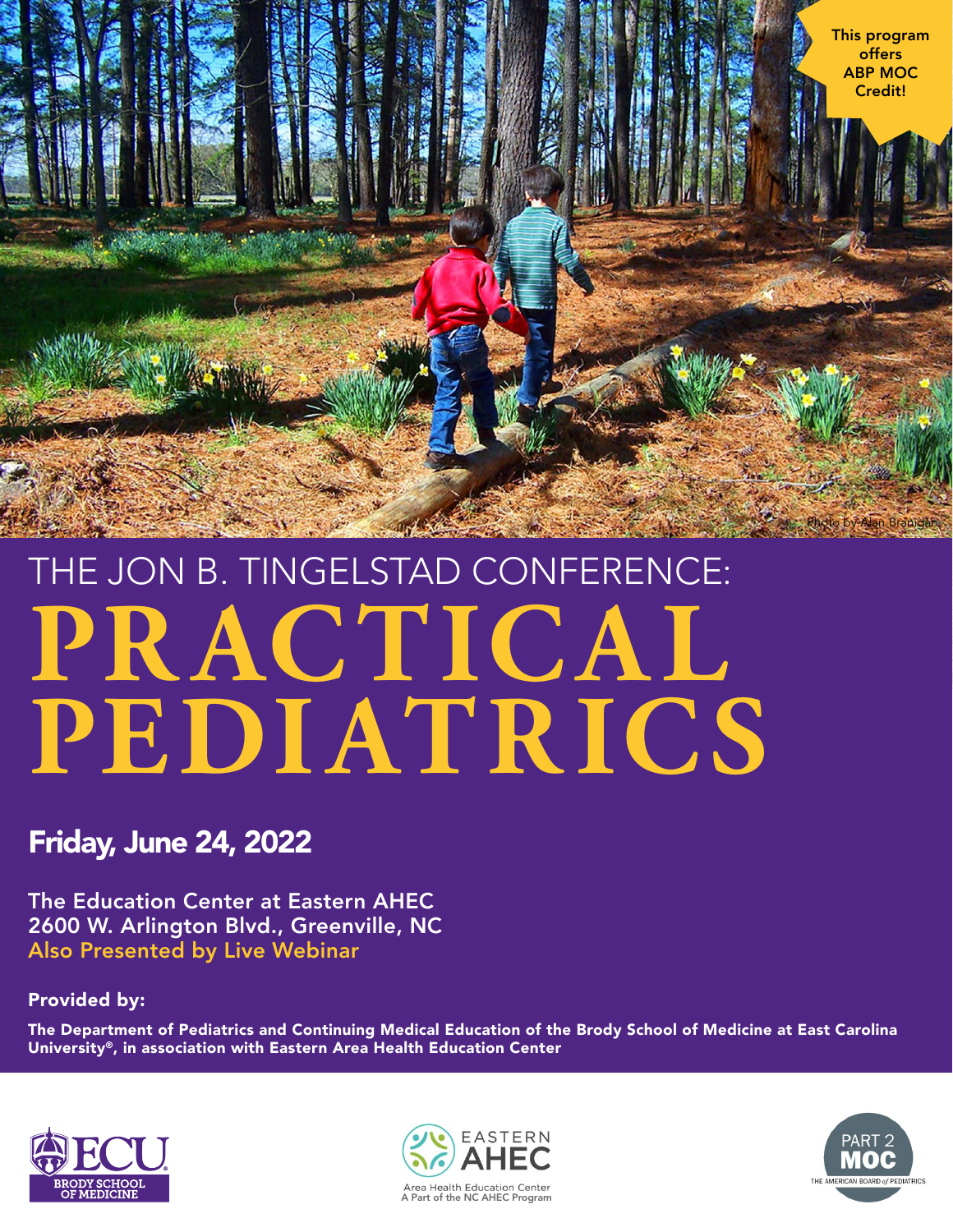The Jon B. Tingelstad Conference: Practical Pediatrics is planned for clinicians providing care to pediatric patients. It is designed to increase awareness of changing issues in pediatric health care and to provide a review of selected topics identified by clinicians as some of the more challenging issues managed in day-to-day practice.

Upon completion of this knowledge-based conference, participants should have a greater understanding of strategies to integrate into practice new developments in the following:

#### Prediabetes Management in the Pediatrician's Office

Identify and screen children with prediabetes and employ interventions to decrease likelihood of disease progression to Type 2 Diabetes

#### Evaluation of Bruising and Bleeding: When to Take the Next Step

• Discuss and practice appropriate workup for children who present with concern for a potential bleeding disorder

#### Back in the Game: A General Pediatrician's Guide to Ensuring Safe Return to Play

• Use guidelines and best evidence to provide recommendations about clearance for sports participation for youth with a variety of medical issues

#### COVID-19 Trends and Observations for Hospitalized Children in ENC

• Recognize presentations of severe COVID-19 infection, discuss therapeutic options, and provide follow-up for affected children

#### We May Be Done With COVID, but it Ain't Done With Us

• Practice management of COVID infections in the primary care office setting and in the community

#### Management of Pediatric Depression and Anxiety in Primary Care

• Apply behavioral health screening tools and rating scales to screen and guide psychopharmacology treatment for pediatric anxiety and depression

#### New Guidelines in Asthma Management - Take a Deep Breath

• Discuss ways to incorporate updated quidelines for asthma management into primary care practice

#### The Long-Anticipated Guidelines for Management of Well-Appearing Febrile Infants

• Apply new guidelines when assessing and managing young infants with fever

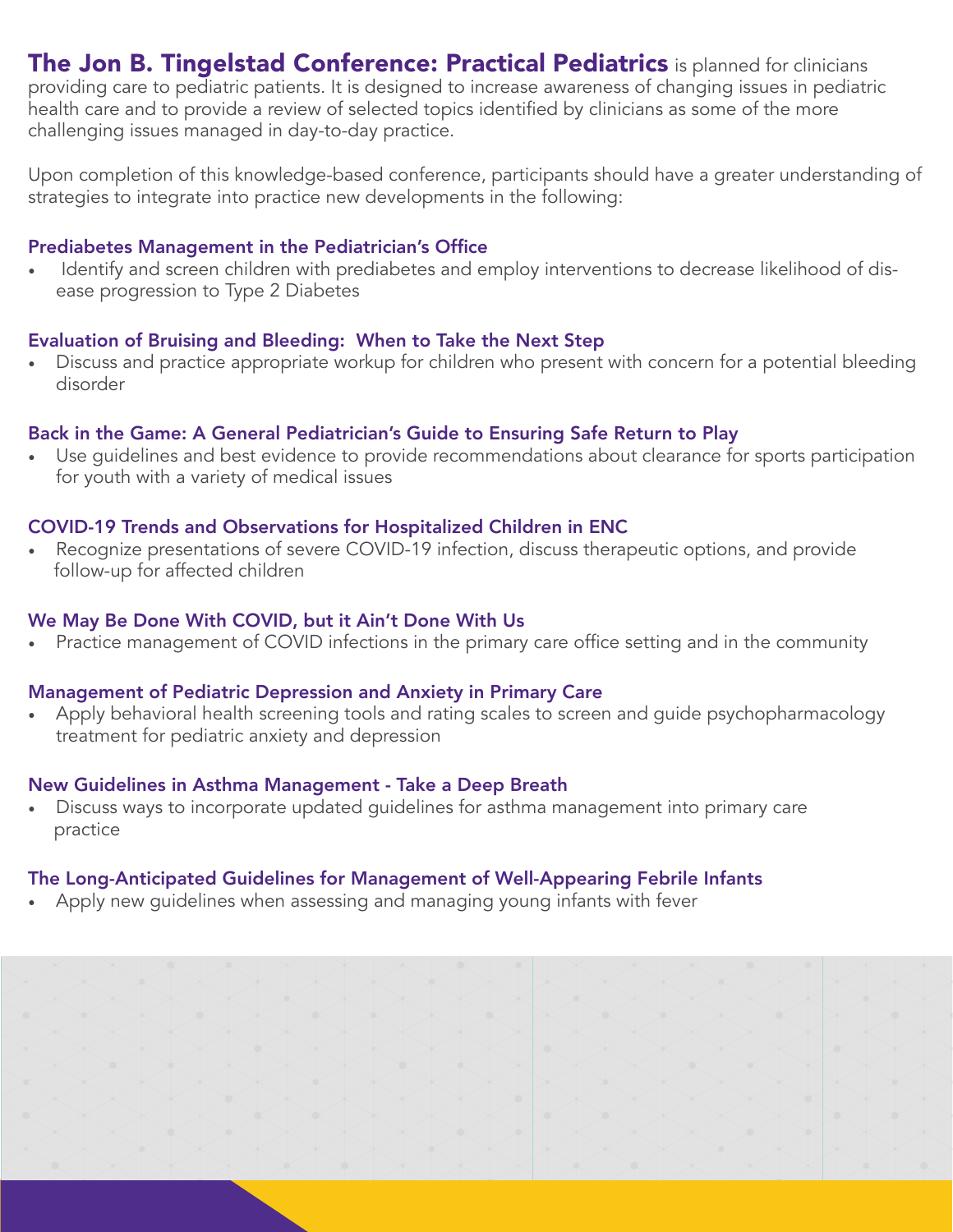# Agenda

|             | 7:30 a.m. Log In/Check In                                                                           |
|-------------|-----------------------------------------------------------------------------------------------------|
|             | 8:00 a.m. Welcome and Overview<br>Morning Moderator: Karin Hillenbrand, MD, MPH                     |
| 8:10 a.m.   | <b>Prediabetes Management in the Pediatrician's Office</b><br>Erin Slatter Atwood, MD, MEd          |
| $9:00$ a.m. | <b>Evaluation of Bruising and Bleeding: When to Take the Next Step</b><br>Sarah B. Leonard, MD, MPH |

- 9:50 a.m. Break
- 10:05 a.m. Back in the Game: A General Pediatrician's Guide to Ensuring Safe Return to Play *John D. Townsend, MD*
- 10:55 a.m. COVID-19 Trends and Observations for Hospitalized Children in ENC *Kathryn Best, DO*
- 11:25 a.m. Lunch Break

Afternoon Moderator: *Matthew R. Ledoux, MD*

- 12:25 p.m. We May be Done With COVID, but It Ain't Done With Us *William A. B. Dalzell, MD*
- 1:25 p.m. Management of Pediatric Depression and Anxiety in Primary Care *Amanda D. Kimberg, MD, Chelsea Swanson, MPH*
- 2:25 p.m. Break
- 2:40 p.m. New Guidelines in Asthma Management Take a Deep Breath *William I. Wooten, III, MD*
- 3:30 p.m. The Long-Anticipated Guidelines for Management of Well-Appearing Febrile Infants *Inga Aikman, MD, MPH*
- 4:20 p.m. Q&A
- 4:40 p.m. Adjourn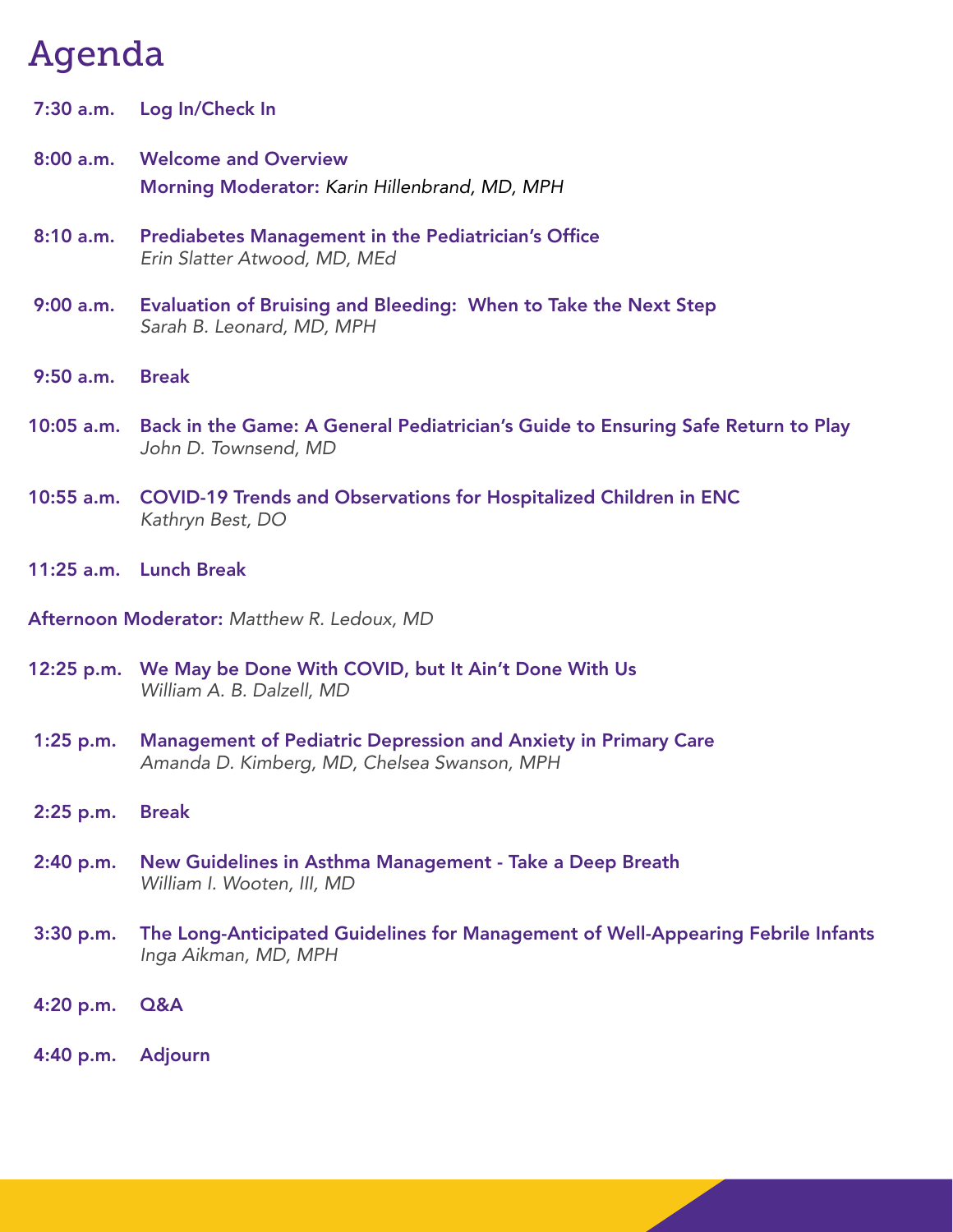## Faculty

PROGRAM DIRECTOR

Karin Hillenbrand, MD, MPH Professor Department of Pediatrics

#### BRODY SCHOOL OF MEDICINE FACULTY

Erin Slatter Atwood, MD, MEd Clinical Assistant Professor Pediatric Endocrinology

Inga Aikman, MD, MPH Assistant Professor Pediatric Hospital Medicine

Kathryn Best, DO Clinical Assistant Professor Pediatric Critical Care

William A. B. Dalzell, MD Clinical Professor of Pediatrics Pediatric Infectious Disease Medical Director of Infection Prevention Maynard Children's Hospital

Sarah B. Leonard, MD, MPH Assistant Professor Pediatric Hematology / Oncology

#### Matthew R. Ledoux, MD

Interim Chair, Department of Pediatrics Pediatrician in Chief, Maynard Children's Hospital Vidant Medical Center Division Chief, Division of Pediatric Critical Care and Hospital Medicine Associate Professor of Pediatrics

John D. Townsend, MD Clinical Assistant Professor Department of Pediatrics

William I. Wooten, III, MD Associate Professor Pediatric Pulmonology and Sleep Medicine

Jon B. Tingelstad, MD Professor Emeritus and Former Chair Department of Pediatrics

#### Guest Faculty

Amanda D. Kimberg, MD Child and Adolescent Psychiatrist and Pediatrician Medical Instructor Department of Psychiatry and Behavioral Sciences Duke University School of Medicine

Chelsea Swanson, MPH Program Manager North Carolina Psychiatry Access Line (NC-PAL)

#### PLANNING COMMITTEE

Karin M. Hillenbrand, MD, MPH, Professor of Pediatrics; Program Director

Ally Moser, MA Assistant Director, Continuing Medical, Dental and Pharmacy Education

Stacey Applegate, DO, MSc Clinical Assistant Professor, Pediatric Cardiology

Benjamin "Jud" Copeland, MD Clinical Associate Professor of Pediatrics

Shannon Kinlaw, MD Pediatrician, Greenville Pediatric Services, Inc

Linh Nguyen, DO Pediatric Senior Resident, Vidant Medical Center